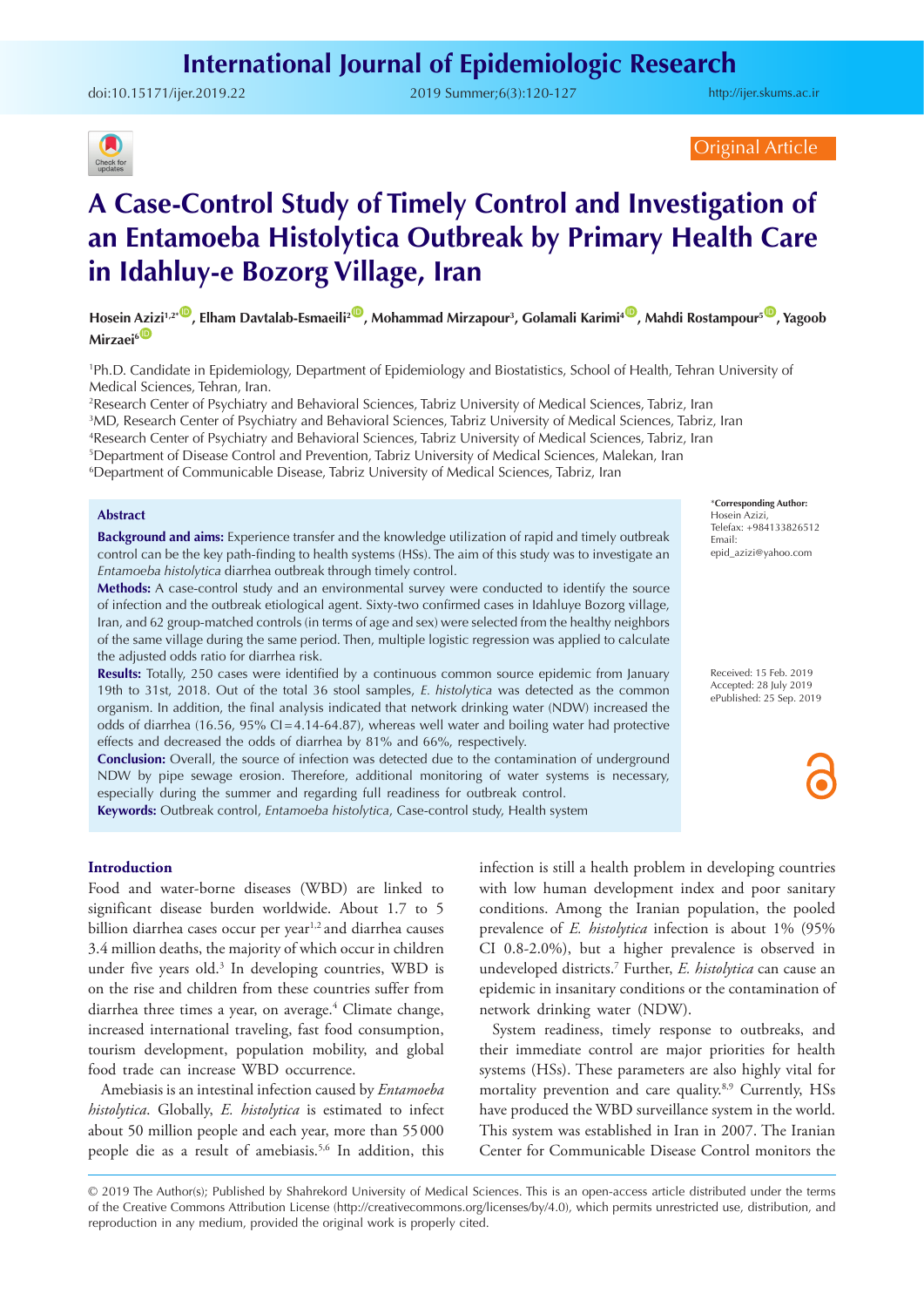diarrheal diseases continuously. In 2012, more than 1037 food and WBD outbreaks were reported in Iran<sup>4</sup> although the outbreak report cannot reflect the poor health status or HS failure. An immediate report of the outbreaks indicates the system sensitivity, readiness, and timely response to them. Experience transfer and the knowledge utilization of rapid and timely outbreak control are regarded as the key path-finding to HSs. Therefore, the current study sought to investigate an *E. histolytica* diarrhea outbreak through timely control by primary health care in Idahluy-e Bozorg village, Iran.

## **Materials and Methods**

## Study Design

A diarrhea outbreak was reported by the community health worker (CHW, health home) from Idahluy-e Bozorg village, Malekan county, Iran. Idahluy-e Bozorg is a village in Gavdul-e Sharqi rural district, in the central district of Malekan county, East Azerbaijan province, Iran (Figure 1). At the 2017 census, its population encompassed 547 people. A team of health experts including a family physician, an epidemiologist, a disease expert, an environmental health expert, a clinician, and the CHW was immediately deployed in the outbreak area by the Department of Disease Control and Prevention, Malekan Health Network on June 19, 2018 (on the reported day).

Ten steps of outbreak investigation and control were applied by our outbreak team according to the center for disease control guidelines. These steps were as follows.

- 1. Identifying the investigation team and resources;
- 2. Establishing the existence of an outbreak;
- 3. Verifying the diagnosis;
- 4. Constructing case definition;
- 5. Finding cases systematically and developing the line listing;
- 6. Performing descriptive epidemiology/develop hypotheses;
- 7. Evaluating hypotheses/perform additional studies as necessary;
- 8. Implementing control measures;
- 9. Communicating the findings;
- 10. Maintaining surveillance.<sup>8</sup>

Each step of the outbreak control has a lot of details which are described in the guidelines. However, in this article, it was attempted to technically and practically explain and describe the method of launching a case-control study and how to identify the source of the outbreak.

## Outbreak Investigation

A 1:1 case-control study was conducted to identify the source of infection, the etiological agent of the outbreak, the mode of transmission, the patterns of the outbreak, and the risk factors of the infection. After obtaining ethical approval and informed consent, newly affected cases in addition to existing patients entered into the study. Finally, 62 cases were confirmed according to their hospital records or clinical signs and 62 controls were selected as well. Cases were patients who had at least two main signs including diarrhea (at least three times per day) and vomiting or fever or those who recorded diarrhea or gastrointestinal symptoms referring to Farabi district hospital. It is noteworthy that a case of diarrhea was defined as  $\geq$ 3 per loose stool in the last 24 hours.<sup>4</sup> On the other hand, controls were native healthy nondiarrheal subjects without any digestive disorders or disease, who were selected from among the neighbors of the same village at the same period of the outbreak for age and sex-group matched cases. Group matching was used for adjusting potential confounder's sex and age. In this matching, subjects were divided into three age groups, and in each age group and sex, the same number of subjects were selected from each case and control. As regards gastrointestinal disease, infants were less than one year and adults were more than 70 years and subjects who disagreed to participate were excluded from the study.

### Data Collection

A researcher-made questionnaire was developed and assessed according to the World Health Organization (WHO) guideline.8 This questionnaire focused on the



#### Day of disease onset

**Figure 1.** The diarrhea epidemic curve, Idahluy-e Bozorg, Malekan, East Azerbaijan, Iran, on Jan 2018.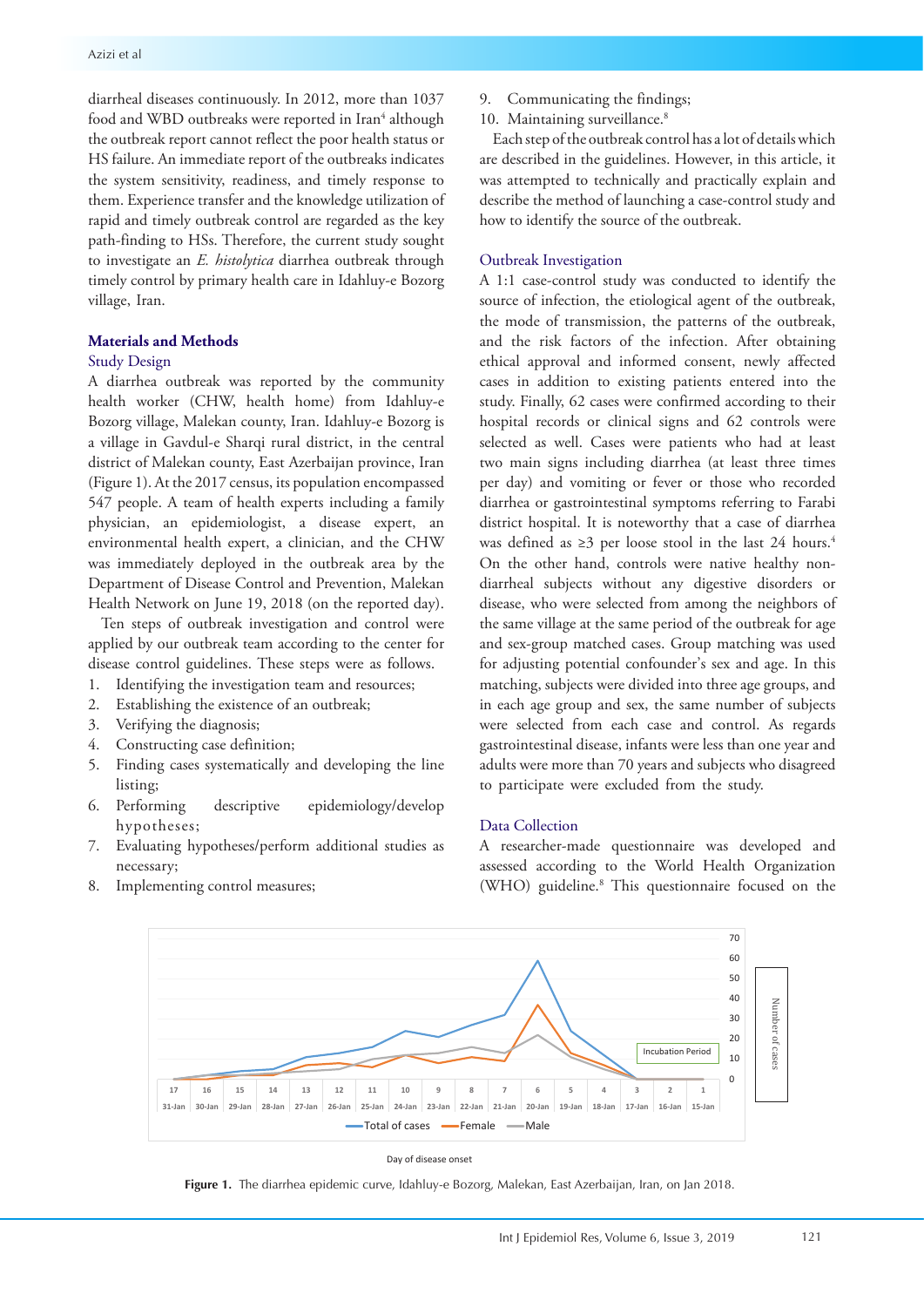drinking water supply as the probable source of the outbreak, it also included questions regarding other potential risk factors and exposures. Furthermore, the risk exposures investigated through this questionnaire consisted of demographic characters, clinical features, drinking water source, toilet hygiene, and handwashing after using the toilet (based on the WHO guideline, washing with soap or detergent for at least 10-15 seconds). Moreover, the environmental health of the village, the clinical symptoms of the patients, and the history of drinking and eating in the last 72 hours were considered as the other risk exposures that were evaluated using the questionnaire. The questionnaires were completed by trained interviewers (CHW) for notified cases and healthy controls through door to door surveys.

Similarly, the gathered data were checked for the quality and completeness of the responses before entering a database.

Laboratory Diagnosis of Etiological Agent of the Outbreak After receiving the outbreak urgent report in the preliminary phase of the outbreak investigation, the water samples were collected in sterilized glass bottles from various sources of drinking water in the village such as NDW, well water, and other water sources. To identify possible bacterial contamination, total bacterial count and a fecal coli were obtained to determine fecal contamination. The fresh stool samples (for at least less than 1 hour) and fecal swabs were collected in Carry-Blair transport media and then brought to health network laboratory center, followed by testing the samples for detection. Histolytica trophozoite by stool moist lam since a large number of patients had bloody diarrhea. Additionally, other microbiological analyses such as *Vibrio cholerae* and *Escherichia coli* were performed according to the standard protocol. Moreover, the suspected consumed food samples were collected from patients and sent to the central laboratory of Tabriz University of Medical Sciences for microbial and biochemical tests while maintaining the cold chain (a temperature of 2-8º C).

## Environmental Investigation

Likewise, the researchers performed an environmental survey to identify the following infection risk factors:

- Water supply source condition;
- The possibility of water contamination;
- Well and river water;
- Residual chlorine in the last 30 days in the village NDW;
- The number of days for the interruption of the drinking water of the village;
- The existence of fractures in NDW;
- The agriculture and vegetables water source;
- Household wastewater disposal;
- Village sewage disposal.

### Statistical Analysis

Data were analyzed by SPSS (version 19.0, Chicago, IL, USA). In addition, the Kolmogorov-Smirnov test was applied to check data normality. The Chi-square test and independent *t* test were also utilized to assess dichotomous and continuous variables among the cases and controls. Further, the Mann-Whitney and Kruskal–Wallis tests were used for nonparametric variables. Finally, univariate and multiple logistic regressions were employed to estimate the adjusted odds ratio with a 95% confidence interval for the risk exposures and diarrhea. In all tests, the significance level and the confidence interval were *P*<0.05 and 95%, respectively.

## **Results**

The Outbreak Description (i.e., Person, Time, and Place) At the end of the outbreak, 250 diarrhea cases were identified during January 19-31, 2018 in Idahluy-e Bozorg village. Totally, 51.2% of the cases were female and the age group of 15-29 had the highest frequency (mode). Similarly, almost 70% of diarrhea cases had farming or farming-related occupation and more than 99% of them were native residents. About 76.8% of cases had a primary school degree of education or were poorly-educated as well (Tables 1 and 2).

The total population of the village was at risk. The outbreak type was recognized as a continuous commonsource epidemic based on the incubation period of amebiasis (1-3 days) and the pattern of the outbreak curve in relation to the disease sums by the days of the outbreak (Figure 2). Furthermore, the peak day of the incidence was January 21, 2018, with 59 diarrhea cases. Eventually, the case fatality rate and attack rate were reported to be zero and 45.7% (250/547), respectively.

**Table 1.** Person, Time, and the Place of Individuals Involved in the Outbreak

| <b>Variable</b>             |                         | No.           | $\%$ |
|-----------------------------|-------------------------|---------------|------|
| Gender                      | Female                  | 128           | 51.2 |
|                             | Male                    | 122           | 48.8 |
| Age                         | Mean $\pm$ SD           | 29±6.76       |      |
|                             | $\leq$ 14               | 67            | 26.8 |
|                             | 15-29                   | 98            | 39.2 |
|                             | $\geq 30$               | 85            | 34   |
|                             | Farming related         | 173           | 69.2 |
| Occupation                  | Not-farming             | 77            | 30.8 |
| <b>Educational</b><br>level | Primary school          | 192           | 76.8 |
|                             | Secondary school        | 45            | 18   |
|                             | High school or academic | 13            | 5.2  |
| <b>Native</b><br>resident   | Yes                     | 248           | 99.2 |
|                             | No                      | $\mathcal{P}$ | 0.8  |
|                             | Total                   | 250           | 100  |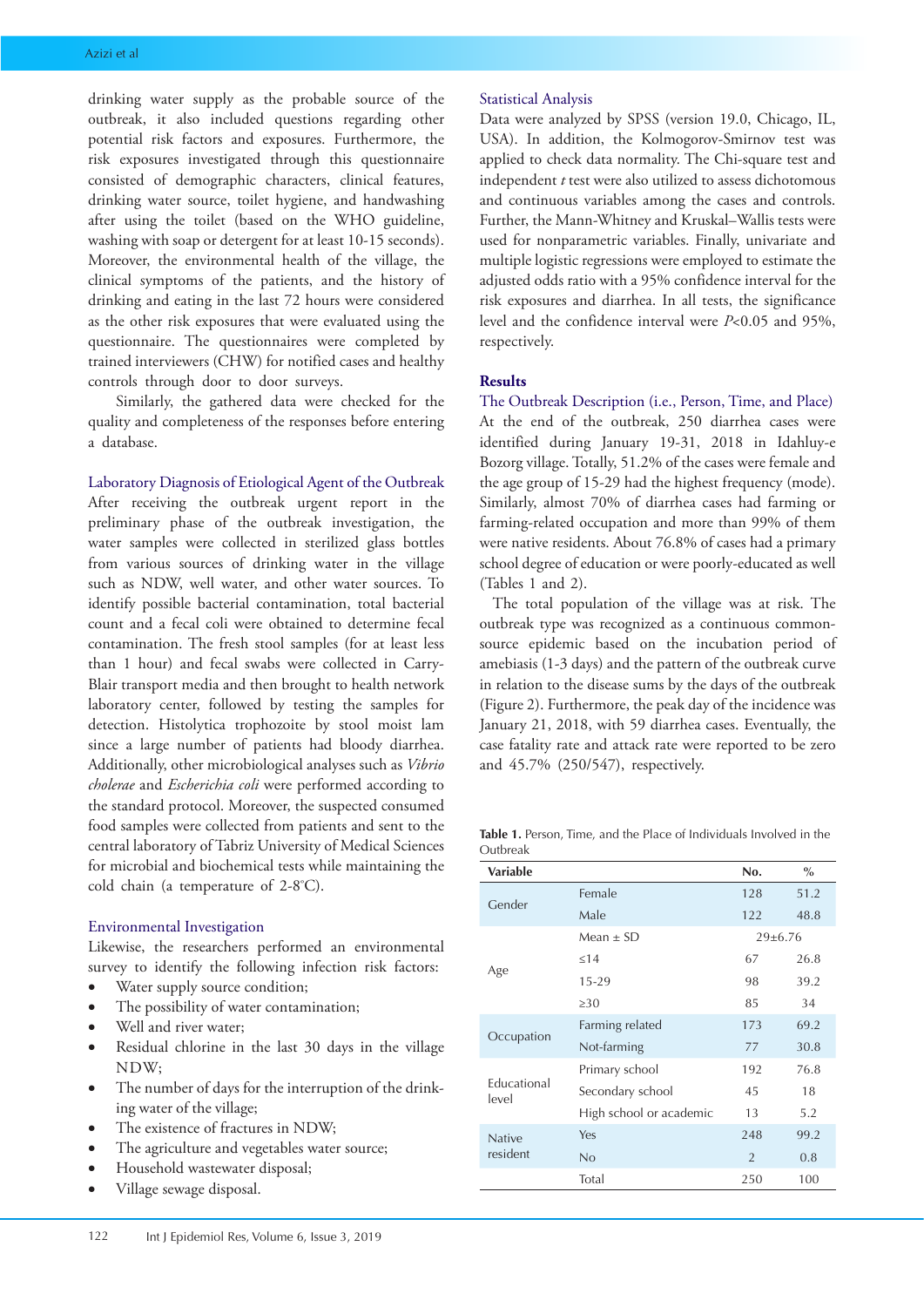|  | Table 2. Results of Organisms Detected in Stool Samples |
|--|---------------------------------------------------------|
|--|---------------------------------------------------------|

| Organism                                       | No. (%)        |
|------------------------------------------------|----------------|
| E. histolytica (trophozoite)                   | 24 (66.66)     |
| F. coli                                        | 7(19.44)       |
| Joint E. histolytica (trophozoite) and E. coli | 5(13.88)       |
| Shigellosis                                    | $\theta$       |
| Salmonella                                     | $\theta$       |
| Vibrio-cholera                                 | $\Omega$       |
| <b>None</b>                                    | $\overline{0}$ |
| Total                                          | 36/36          |

#### **Table 3.** Distribution of Clinical Symptoms of All Cases in the Outbreak

| Symptom        | No. (%)     |
|----------------|-------------|
| Diarrhea       | 250 (100)   |
| Blood diarrhea | 47 (18.80)  |
| Abdominal pain | 168 (67.20) |
| Vomiting       | 134 (53.60) |
| Fever          | 107 (42.80) |
| Others         | 76 (30.40)  |

## Laboratory Results

Based on the findings, out of the total of 36 tested stool samples, the common organisms/ parasites were detected as 24 (66.66%) *E. histolytica* (trophozoite) without any Vibrio-cholera (Table 3).

Likewise, from among the total six water samples (four samples of NDW and two samples of well water), coli forms were observed in all four samples of NDW, but no ones were observed in the two samples of well water. Moreover, no organisms were found in the two specimens of consumed foods by patients.

## Results of Case-Control Design

According to the findings, the most common symptoms were diarrhea and abdominal pain (88.7%) among all patients. Table 4 presents the comparison between case and control groups for demographic characters and the other risk factors with the odds of amebiasis. From 62 cases of amebiasis, 53.22% were female and the most affected age group consisted of 1-14-year-old cases (almost 20%). There was a statistically positive significant relationship between case and control groups regarding NDW (*P*=0.001). Additionally, a protective association was observed between well water consumption (*P*=0.003), boiling water  $(P=0.003)$ , toilet sanitary  $(P=0.025)$ , and complete handwashing after using the toilet (*P*= 0.017).

After adjusting for the potential confounders by multiple logistic regression, it was indicated that NDW consumption increased the odds of disease 16.56 times (16.56, 95% CI=4.14-64.87) whereas well water and boiling water consumption had a protective association and decreased the odds of amebiasis (1- OR) 81% and (1- OR) 66%, respectively. Related data are provided in Table 5.

### Results of Environmental Investigation

Our environmental door to door survey, along with investigations about indigenous residents and local water supply company revealed that the source and repository of the outbreak was human sewage and outbreak happened due to the entrance of human sewage into the drinking water. Our environmental and field investigations demonstrated that the pipe of village drinking water and human sewage were in contact and adjacent together in the underground. In addition, several fractures were detected in the line of NDW. Furthermore, the village VDW was experiencing an outage approximately nine times (at least three hours per time) in January 2018. Based on the findings, the residual chlorine was less than 0.2 ppm in the village NDW in the last 20 days.

## **Discussion**

In general, a continuous common source epidemic was revealed considering our study results, the incubation period of amebiasis, and the pattern of outbreak. Further, based on the findings of the outbreak investigation and the tested stool samples, *E. histolytica* was detected as the etiologic agent of the outbreak. Furthermore, human sewage was found as the source and repository of the outbreak. Applying multiple logistic regression after adjusting for sex and age groups, the results of the case-control study analysis represented that the NDW consumption in the last 72 hours was highly associated with the outbreak agent and increased odds of the diarrhea risk and thus confirmed our hypothesis concerning the source of the outbreak. Given that the source and the main reservoir of *E. histolytica* were patients, water contamination with human sewage was found to be the most probable agent of the outbreak. Therefore, our environmental survey had the same results and approved the hypothesis. Similarly, several fractures were observed in the line of NDW and the source of infection was detected due to the contamination of the underground NDW by human pipe sewage. The village NDW and human pipe sewage were in contact and adjacent together as well. The final surveys revealed that the entrance of human sewage from the village human network sewage into the NDW was the source of infection. The exploration of the regional HS and local water supply company confirmed this event. The outbreak was silent and ended without deaths after closure and the resolving of NDW contamination and pipe fractures.

In agreement with our study results, the newest diarrheal disease outbreak was reported in Gaidatar village of Rautahat district, Nepal in 2019 by transmission through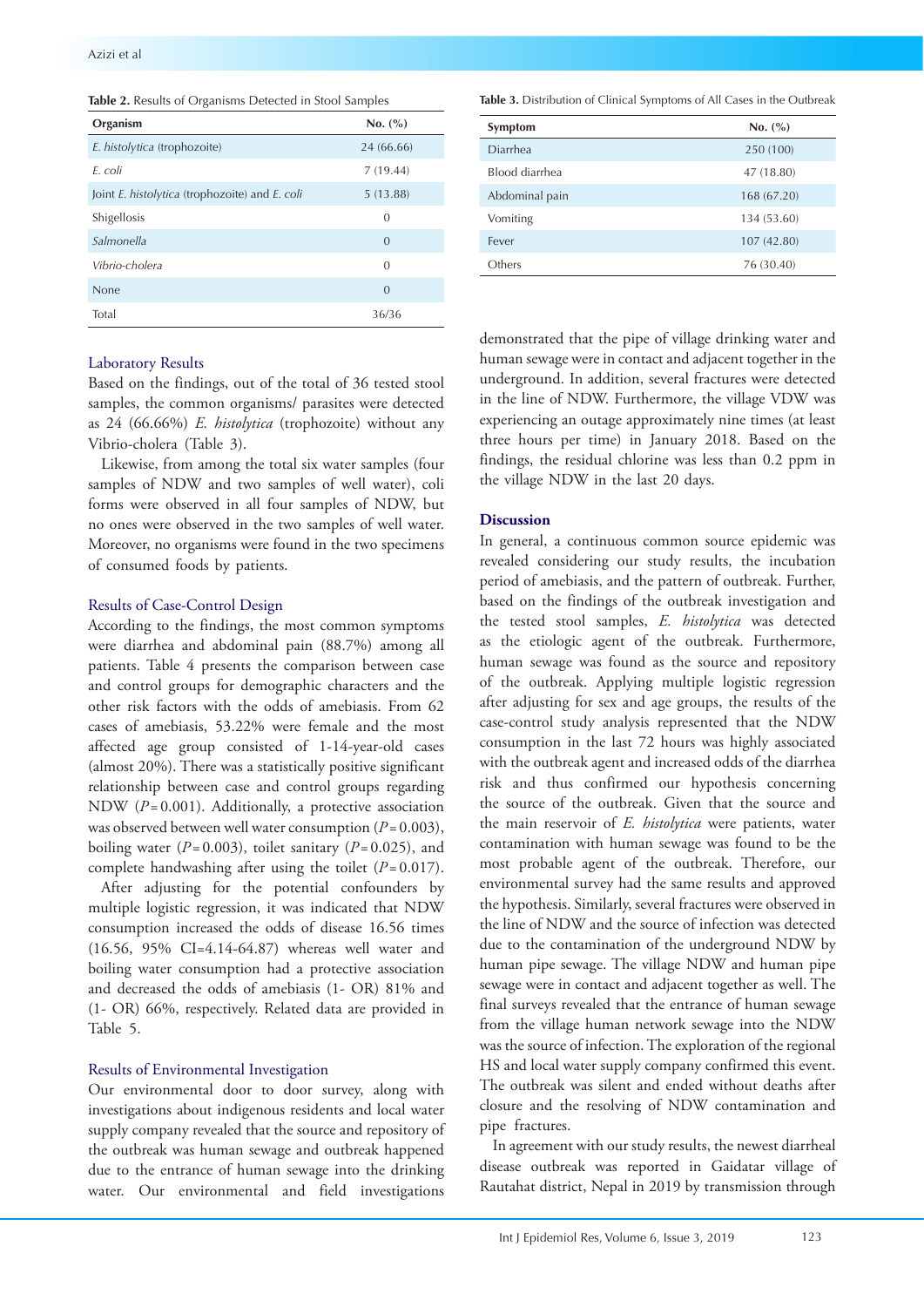the drinking water sources contaminated with fecal matters from their sewage (drainage) system.<sup>10</sup> Many waterborne outbreaks occur in Iran per year but the outbreaks are rare due to NDW contamination by human pipe sewage with *E. histolytica*. Based on the results of previous studies, the diarrhea outbreak was related to drinking water in Pardis, Iran, which is in line with our findings, as well as with those of Masumi-Asl et al.<sup>11-14</sup>

Likewise, an *E. histolytica* outbreak was detected in 730 affected students in a school in Taiwan.15 This infection was originated from the contamination of underground well water by sewage from a toilet. Another amebiasis outbreak was reported in Tbilisi, the Republic of Georgia, indicating that drinking water was the source of infection.<sup>16</sup> Correspondingly, *E. histolytica* has recently been recognized as an emerging sexually transmissible pathogen in men who have sex with men, which was observed in a Japanese institution for individuals with mental retardation. $17,18$ 

According to some studies, the amoeba is considered as one of the most common pollutant parasites in consumed

**Table 4.** Demographic and Risk Factors of Case and Control Groups with the Odds of Amebiasis in the Outbreak

| <b>Variables</b>                      |                          | No. of Control (%) | No. of Case $(\% )$ | P Value |
|---------------------------------------|--------------------------|--------------------|---------------------|---------|
|                                       | Female                   | 31 (50)            | 33 (53.22)          |         |
| Gender*                               | Male                     | 31 (50)            | 29 (46.77)          | 0.721   |
|                                       | $\leq 14$                | 26 (41.93)         | 24 (38.71)          |         |
| Age <sup>*</sup>                      | $15 - 30$                | 16 (25.80)         | 13 (20.96)          | 0.459   |
|                                       | $\geq 30$                | 20 (32.26)         | 25 (40.32)          |         |
| Occupation                            | Farming related          | 33 (53.22)         | 35 (56.45)          |         |
|                                       | Not-farming              | 29 (46.77)         | 27 (43.54)          | 0.243   |
|                                       | Married                  | 32 (52.23)         | 34 (54.83)          |         |
| Marital status                        | Single                   | 29 (46.77)         | 26 (41.93)          | 0.285   |
|                                       | Widow and divorced       | 1(1.61)            | 2(3.23)             |         |
|                                       | Primary school           | 27 (43.54)         | 22 (41.93)          |         |
| <b>Educational level</b>              | Secondary school         | 30 (48.38)         | 36 (58.06)          | 0.247   |
|                                       | High school and academic | 5(8.06)            | 4(6.45)             |         |
|                                       | Sanitary                 | 32 (51.61)         | 22 (35.48)          |         |
| Toilet status                         | Improved                 | 13 (20.97)         | 12 (19.35)          | 0.025   |
|                                       | Insanitary               | 17(27.42)          | 28 (45.16)          |         |
| Handwashing after toilet <sup>a</sup> | Complete                 | 32 (51.61)         | 19 (30.64)          | 0.017   |
|                                       | Incomplete               | 30 (48.38)         | 43 (69.35)          |         |
|                                       | Sanitary                 | 36 (58.06)         | 34 (54.83)          |         |
| Domestic waste disposal               | Insanitary               | 26 (41.93)         | 28 (45.16)          | 0.717   |
| Wastewater disposal                   | Sanitary                 | 45 (72.58)         | 40 (64.51)          | 0.334   |
|                                       | Insanitary               | 17(27.42)          | 22 (35.48)          |         |
|                                       | Yes                      | 35 (56.45)         | 59 (95.16)          | 0.001   |
| Network drinking water**              | No                       | 27 (43.54)         | 3(4.83)             |         |
| Well water**                          | Yes                      | 31(50)             | 14 (22.58)          |         |
|                                       | No                       | 31 (50)            | 48 (77.41)          | 0.003   |
| Fountain water**                      | Yes                      | 10(16.12)          | 5(8.06)             |         |
|                                       | No                       | 52 (83.87)         | 57 (91.93)          | 0.165   |
| External water***                     | Yes                      | 15(24.19)          | 9(14.51)            | 0.256   |
|                                       | No                       | 47 (78.33)         | 53 (85.43)          |         |
|                                       | Yes                      | 27 (43.54)         | 12(19.35)           | 0.003   |
| Boiling water**                       | No                       | 35 (56.45)         | 50 (80.45)          |         |
|                                       | Yes                      | 28 (45.16)         | 23 (37.09)          |         |
| Syrup or Juice"                       | No                       | 34 (54.84)         | 39 (62.90)          | 0.321   |
|                                       | Yes                      | 36 (58.06)         | 28 (45.16)          |         |
| Milk**                                | No                       | 26 (72.57)         | 34 (54.38)          | 0.208   |
|                                       | Yes                      | 29 (46.77)         | 21 (33.87)          |         |
| Dough**                               | No                       | 33 (53.22)         | 41(66.13)           | 0.141   |
|                                       | Yes                      | 18 (27.42)         | 21 (33.87)          |         |
| Ice-cream                             | $\rm No$                 | 44 (70.97)         | 41 (66.12)          | 0.284   |
| <b>Total</b>                          |                          | 62                 | 62                  |         |

Note. "Matched variables; "In the last of 72 hours; ""Used the water of the other villages or city water for drinking; <sup>a</sup>Used the soap or detergent for at least 10-15 seconds.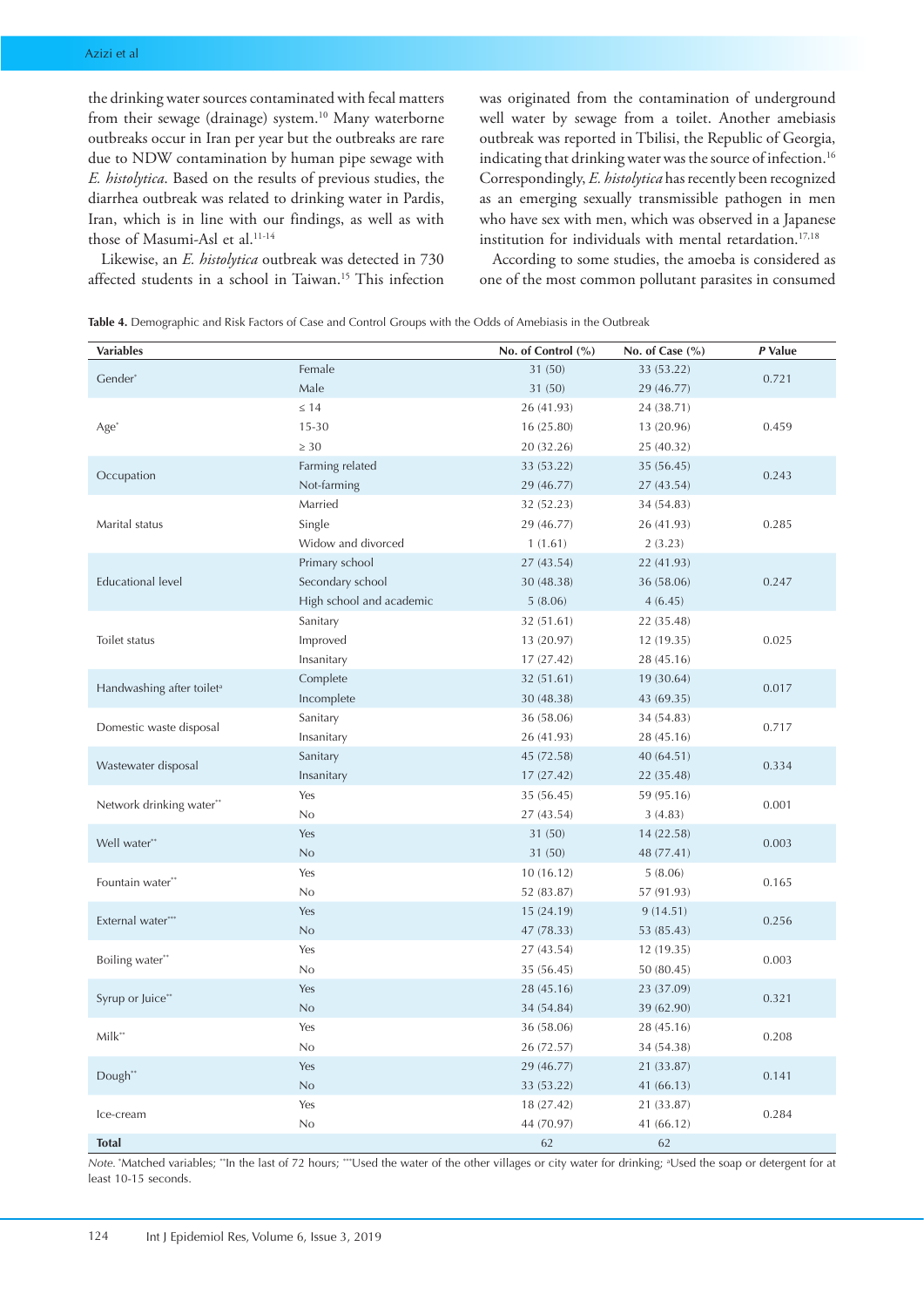| <b>Variables</b>       | No. of Controls (%) | No. of Cases $(\% )$ | Crude OR (95% CI)   | Adjusted OR (95% CI) |
|------------------------|---------------------|----------------------|---------------------|----------------------|
| Toilet status          |                     |                      |                     |                      |
| Sanitary               | 32 (51.61)          | 22 (35.48)           | Ref                 | Ref                  |
| Improved               | 13 (20.96)          | 12 (19.35)           | $1.34(0.51 - 5.39)$ | 2.58 (0.76-8.74)     |
| $P$ value              |                     |                      | 0.541               | 0.125                |
| Insanitary             | 17(27.41)           | 28 (45.16)           | 2.39 (1.07-5.39)    | 3.86 (1.37-10.91)    |
| $P$ value              |                     |                      | 0.035               | 0.011                |
| Network drinking water |                     |                      |                     |                      |
| Yes                    | 35 (56.45)          | 59 (95.62)           |                     |                      |
| No                     | 27 (43.54)          | 3(4.83)              | 15.17 (4.28-52.69)  | 16.56 (4.14-64.87)   |
| $P$ value              |                     |                      | 0.001               | 0.001                |
| Well water             |                     |                      |                     |                      |
| Yes                    | 31(50)              | 14 (22.58)           |                     |                      |
| No                     | 31 (50)             | 48 (77.41)           | $0.29(0.13 - 0.63)$ | $0.19(0.07 - 0.51)$  |
| $P$ value              |                     |                      | 0.003               | 0.001                |
| Boiling water          |                     |                      |                     |                      |
| Yes                    | 27 (43.54)          | 12 (19.35)           |                     |                      |
| No                     | 35 (56.45)          | 50 (80.64)           | $0.311(0.13-0.69)$  | $0.34(0.12 - 0.92)$  |
| $P$ value              |                     |                      | 0.001               | 0.033                |
| <b>Total</b>           | 62                  | 62                   |                     |                      |

**Table 5.** Crude and Adjusted OR and 95% CI for Amebiasis by Multiple Logistic Regressions\* in Diarrhea Outbreak

Note. OR: Odds ratio; CI: Confidence interval; \*Adjusted for sex and age.

vegetables.19,20 In addition, the case reports approved liver and kidney complications by *E. histolytica*. The average prevalence of *E. histolytica* infection among Iranian population was reported about 1% in a systematic review and meta-analysis study conducted by Haghighi et al, while a higher prevalence (more than 1%) was observed with lower human development index provinces.<sup>7</sup>

*Entamoeba histolytica* infection is prevalent in developing countries. Several studies were reported from around the world in relation to amebiasis infection and outbreaks.<sup>21-26</sup>

Infectious disease outbreaks have emergency features and characters, and they may even occur in developed countries. In a systematic review study of waterborne disease outbreaks in Canada and the United States. $27$ the failure of an existing water treatment system and the lack of water treatment were detected as the most leading causes of the outbreaks. Needless to say that most of the outbreaks occurred in summer months, which is consistent with the findings of our study.

Well water consumption is one of the most harmful risk factors or the source of infection in diarrhea outbreaks<sup>14,15</sup> whereas in the present study, subjects who consumed well water had lower problems, and well water played a protective role. It is because, in our study, NDW was contaminated by human sewage and was detected as the source of the outbreak. Another protective factor in the current study was the boiling water which can cause the death of amoeba cysts. Subjects who consumed the boiling water had lower odds of amebiasis risk. Moreover, in multiple logistic regressions analysis after controlling for potential confounders, boiling water revealed a statistically significant relationship with the decreased odds of diarrhea. Besides, external water consumption from city water or the drinking water of the other villages had protective effects but were not statistically significant.

Based on the results of our environmental survey, the village NDW experienced outage approximately nine times (per time at least 3 hours) in January 2018 (during the outbreak) and the onset residual chlorine in NDW was less than 0.2 ppm in the last 20 days before the outbreak. Another finding pertained to several fractures in the village pipeline of NDW. Hence, these factors forced village people to consume well water and water for drinking from other villages or cities. Households or individuals who consumed this water were not affected by such factors. In our study, the frequency of subjects who used well water or boiled water for drinking was more than that of the case group.

*Entamoeba histolytica* infection is prevalent in poor sanitary conditions, low human development index, and tropical areas with a high population density. Additionally, *E. histolytica* infection has a very strong relationship with the insanitary status of the toilets.28 The results of our study indicated that the toilet conditions of the cases were significantly insanitary than that of the controls, therefore, this relationship was reported statistically significant in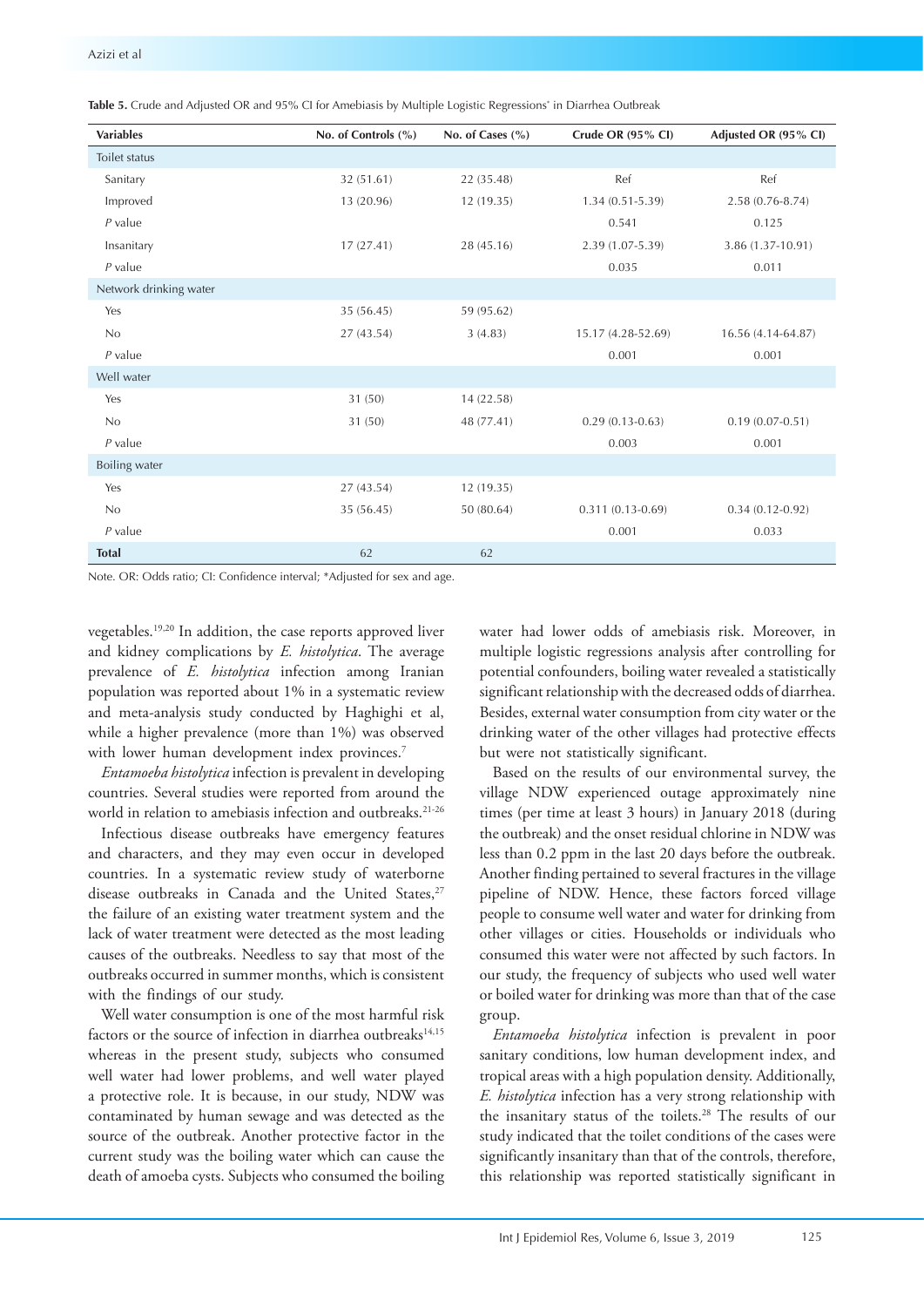the final analysis. Furthermore, in cases group, complete handwashing after using the toilet was less frequently practiced in comparison to the control group, which increased the odds of amebiasis. It is assumed that toilet insanitary status and incomplete handwashing after using the toilet were related to each other thus, it is likely that part of the transmission cycle in the outbreak was pertinent to patients who suffered from insanitary toilet condition or inadequate hand washing. The findings of global and community, as well as hospital-based studies were also in agreement with our findings.10-14,29-31

In the present study, most patients (42%) were in ≥14 age groups. Other studies also found that children were more susceptible and infected, especially in the outbreaks.<sup>32,33</sup>

## Limitations

The present study has several limitations. Diarrhea cases were not all confirmed by the laboratory; nevertheless, standard diarrhea definition was used for patients' selection. In addition, the sudden nature of the outbreak has been deprived of the opportunity to select more patients, stool samples, and exposure information in relation to the source of the outbreak and etiologic agent.

## **Conclusion**

Overall, *E. histolytica* was found to be the etiologic agent of the continuous common source of the outbreak. Further, the source of infection originated from the contamination of underground NDW by human pipe sewage. HS readiness, along with timely recognition and immediate response to the outbreaks, can prevent disease infection and deaths. In this outbreak, several factors accelerated the outbreak episode, including the erosion of water supply network, the frequent disconnection of the water network, the undesirable residual chlorine of drinking water, poor sanitary conditions, and finally, climate warming. Accordingly, it is highly recommended to perform additional monitoring of water systems, particularly during the summer. HS and Water Supply Company should also be in complete readiness to cope with these outbreaks.

#### **Ethical Approval**

This study was approved by Malekan Health Network Ethics Committee under the ethical number of 1397/4530/3D and informed consent was obtained from all study subjects. This research is part of the legal and administrative task of controlling an epidemic by health network. A case-control study also is just one part of this process. So there was no need to get a code of ethics from the university.

## **Conflict of Interest Disclosures**

None.

## **Funding/Support**

This study was not funded.

## **Acknowledgments**

We express our gratitude to our colleagues in the Malekan Health Network, including the manager, the Department of Disease Control, the Department of Environmental Health and Community Health Workers in Idahluy-e Bozorg village.

### **References**

- 1. DuPont HL. Acute infectious diarrhea in immunocompetent adults. N Engl J Med. 2014;370(16):1532-40. doi: 10.1056/ NEJMra1301069.
- 2. Doyle J, Abdelmalak B. Anesthesia for otolaryngologic surgery. Cambridge: Cambridge University Press; 2013. p. 282-7.
- 3. Masoumi-Asl H, Kolifarhood G, Gouya MM. The epidemiology of cholera in the Islamic Republic of Iran, 1965-2014. East Mediterr Health J. 2019. doi: 10.26719/emhj.19.051.
- 4. Walker CLF, Rudan I, Liu L, Nair H, Theodoratou E, Bhutta ZA, et al. Global burden of childhood pneumonia and diarrhoea. Lancet. 2013;381(9875):1405-16. doi: 10.1016/s0140- 6736(13)60222-6.
- 5. Shirley DT, Farr L, Watanabe K, Moonah S. A review of the global burden, new diagnostics, and current therapeutics for amebiasis. Open Forum Infect Dis. 2018;5(7):ofy161. doi: 10.1093/ofid/ofy161.
- 6. Ryan KJ, Ray CG. Sherris medical microbiology. 4th ed. McGraw Hill; 2004. p. 733-8.
- 7. Haghighi A, Riahi SM, Taghipour A, Spotin A, Javanian M, Mohammadi M, et al. Amoebiasis in Iran: a systematic review and meta-analysis. Epidemiol Infect. 2018;146(15):1880-90. doi: 10.1017/s0950268818001863.
- 8. World Health Organization (WHO). Guidelines for the collection of clinical specimens during field investigation of outbreaks. Geneva: WHO; 2000.
- 9. Delpisheh A, Azizi H, Dantalab Esmaeili E, Haghiri L, Karimi G, Abbasi F. The quality of care and blood sugar control in type ΙΙ Diabetic patients of rural areas under the care by family physicians. Iranian Journal of Diabetes and Metabolism. 2016;14(3):189-98. [Persian].
- 10. Rai KR, Mukhiya RK, Thapa S, Rai G, Kc S, Thapa PM, et al. Diarrheal disease outbreak in Gaidatar village of Rautahat District, Nepal. BMC Res Notes. 2019;12(1):124. doi: 10.1186/s13104-019-4156-9.
- 11. Esterhameyan M, Masumi-Asl H, Farsar AR, Shafeie T, Etemad K, Khorrami Z. Diarrhea Outbreak Associated with Drinking Water in Pardis city, Tehran 2014. Community Health. 2018;5(2):113-21. doi: 10.22037/ch.v5i2.17879.
- 12. Barati H, Golmohmmadi A, Momeni I, Mpradi G. A cholera outbreak investigation in Karaj district in 2008. Iranian Journal of Epidemiology. 2010;6(3):28-34. [Persian].
- 13. Ranjbar R, Rahbar M, Naghoni A, Farshad S, Davari A, Shahcheraghi F. A cholera outbreak associated with drinking contaminated well water. Arch Iran Med. 2011;14(5):339-40.
- 14. Masumi-Asl M, Eshrati B, Hosseini-Asl M, et al. A diarrhea outbreak investigation in Dah Cheshmeh village, Farsancounty, 2014. Iranian Journal of Infectious Diseases and Tropical Medicine. 2005;10(28):11-4. [Persian].
- 15. Chen KT, Chen CJ, Chiu JP. A school waterborne outbreak involving both Shigella sonnei and Entamoeba histolytica. J Environ Health. 2001;64(4):9-13, 26.